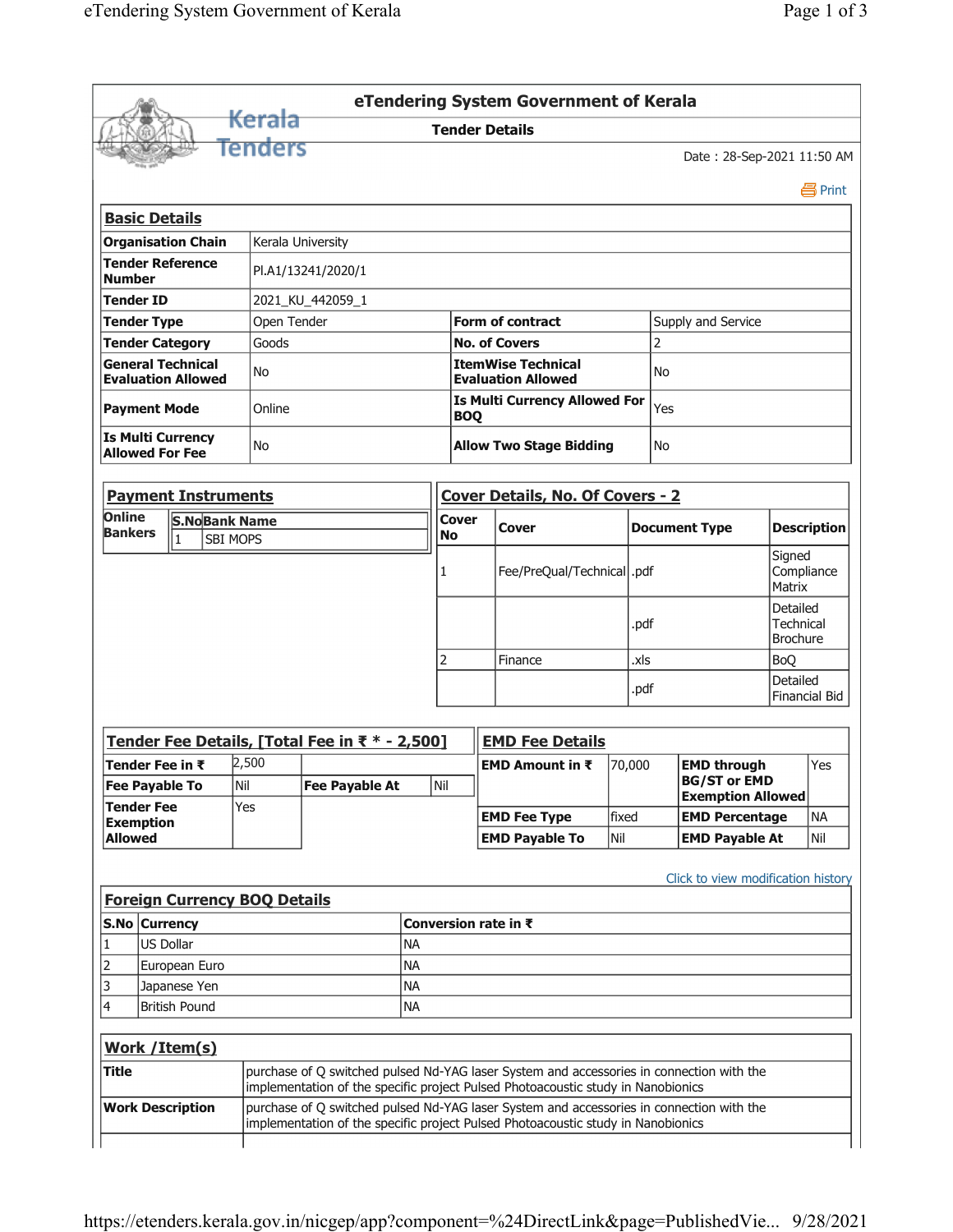| <b>Pre Qualification</b><br>Please refer Tender documents.<br><b>Details</b> |                                                        |                                            |                                |                                             |           |                                        |           |                                                 |  |
|------------------------------------------------------------------------------|--------------------------------------------------------|--------------------------------------------|--------------------------------|---------------------------------------------|-----------|----------------------------------------|-----------|-------------------------------------------------|--|
| <b>NA</b><br><b>Independent</b><br><b>External</b><br><b>Monitor/Remarks</b> |                                                        |                                            |                                |                                             |           |                                        |           |                                                 |  |
| <b>Show Tender Value</b><br>in Public Domain                                 | <b>No</b>                                              |                                            |                                |                                             |           |                                        |           |                                                 |  |
| Tender Value in ₹                                                            | 0.00                                                   | <b>Product Category</b>                    |                                |                                             |           | Equipments <b>Sub category</b>         | <b>NA</b> |                                                 |  |
| <b>Contract Type</b>                                                         | Tender                                                 |                                            | <b>Bid Validity(Days)</b>      |                                             | 120       | <b>Period Of Work</b><br>(Days)        |           | 180                                             |  |
| <b>Location</b>                                                              | Head Department of<br>Optoelectronics<br>University of |                                            | <b>Pincode</b>                 |                                             | 695581    | <b>Pre Bid Meeting</b><br><b>Place</b> |           | <b>NA</b>                                       |  |
| <b>Pre Bid Meeting</b><br><b>Address</b>                                     | <b>NA</b>                                              |                                            | <b>Pre Bid Meeting Date NA</b> |                                             |           | <b>Bid Opening Place</b>               |           | S H Campus,<br>University of<br>Kerala, Palayam |  |
| <b>Should Allow NDA</b><br>No<br>Tender                                      |                                                        | <b>Allow Preferential</b><br><b>Bidder</b> |                                |                                             | <b>No</b> |                                        |           |                                                 |  |
| <b>Critical Dates</b>                                                        |                                                        |                                            |                                |                                             |           |                                        |           |                                                 |  |
| <b>Publish Date</b>                                                          |                                                        | 28-Sep-2021 01:00 PM                       |                                | <b>Bid Opening Date</b>                     |           | 11-Oct-2021 11:00 AM                   |           |                                                 |  |
| Document Download / Sale Start<br><b>Date</b>                                |                                                        | 28-Sep-2021 01:00 PM                       |                                | Document Download / Sale End<br><b>Date</b> |           | 06-Oct-2021 05:00 PM                   |           |                                                 |  |
| <b>Clarification Start Date</b>                                              |                                                        | <b>NA</b>                                  |                                | <b>Clarification End Date</b>               |           |                                        | <b>NA</b> |                                                 |  |
| <b>Bid Submission Start Date</b>                                             | 28-Sep-2021 01:00 PM                                   |                                            | <b>Bid Submission End Date</b> |                                             |           | 06-Oct-2021 05:00 PM                   |           |                                                 |  |

| <b>Tender Documents</b>              |                           |                |                    |                    |                                 |
|--------------------------------------|---------------------------|----------------|--------------------|--------------------|---------------------------------|
| <b>NIT</b><br><b>Document</b>        | <b>S.No Document Name</b> |                | <b>Description</b> |                    | <b>Document</b><br>Size (in KB) |
|                                      | Tendernotice 1.pdf        |                | tender document    |                    | 109.45                          |
|                                      |                           |                |                    |                    |                                 |
| <b>Work Item</b><br><b>Documents</b> | <b>S.No Document Type</b> | Document Name  |                    | <b>Description</b> | <b>Document</b><br>Size (in KB) |
|                                      | <b>BOO</b>                | BOQ 629012.xls |                    | <b>BOO</b>         | 292.00                          |
|                                      |                           |                |                    |                    |                                 |

| <b>Bid Openers List</b> |                               |                        |                             |  |  |  |
|-------------------------|-------------------------------|------------------------|-----------------------------|--|--|--|
| <b>S.No</b>             | Bid Opener Login Id           | <b>Bid Opener Name</b> | Certificate Name            |  |  |  |
|                         | ue_kariavattom@rediffmail.com | SOBHA K                | Sobha K                     |  |  |  |
| 2.                      | minidejo@gmail.com            | MINI DEJO KAPPEN       | <b>IDR MINI DEJO KAPPEN</b> |  |  |  |
| ß.                      | probios1@gmail.com            | <b>G PRASAD</b>        | <b>IG PRASAD</b>            |  |  |  |
| Ι4.                     | sreelaprasad@rediffmail.com   | SREELA RAJ N R         | <b>DR SREELA RAJ N R</b>    |  |  |  |

| <b>Tender Properties</b>                        |               |                                     |     |  |  |
|-------------------------------------------------|---------------|-------------------------------------|-----|--|--|
| <b>Auto Tendering</b><br><b>Process allowed</b> | l No          | Show Technical bid status           | Yes |  |  |
| <b>Show Finance bid</b><br><b>status</b>        | Yes           | <b>Show Bids Details</b>            | Yes |  |  |
| BoQ Comparative Chart<br>model                  | <b>Normal</b> | BoQ Compartive chart decimal places |     |  |  |
| BoQ Comparative Chart<br>Rank Type              |               | Form Based BoQ                      | lNo |  |  |
| <b>Tender Inviting Authority</b>                |               |                                     |     |  |  |